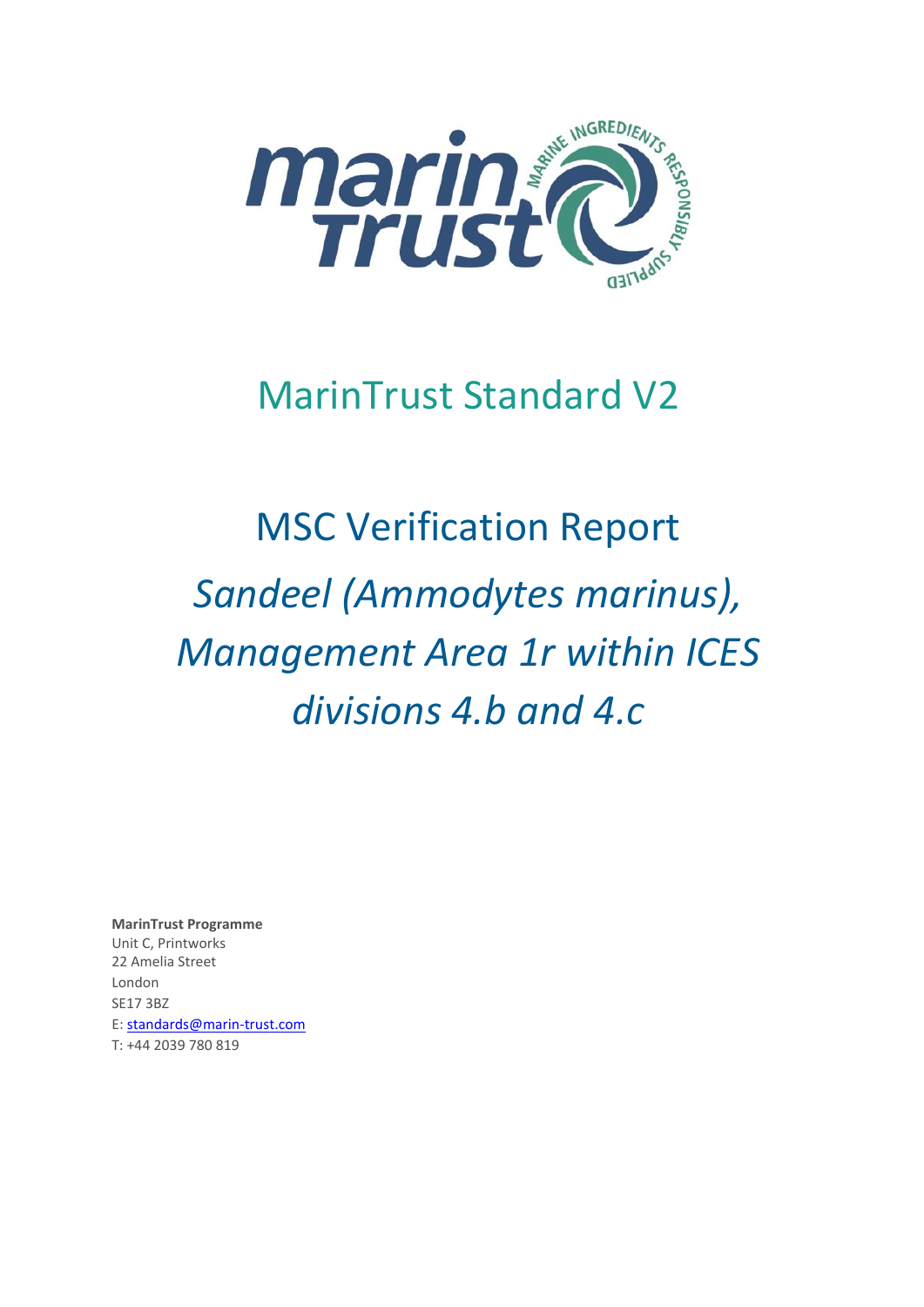

#### Table 1 Application details and summary of the assessment outcome

|                                                     | Species:                                 | Sandeel (Ammodytes marinus)                                      |  |
|-----------------------------------------------------|------------------------------------------|------------------------------------------------------------------|--|
| <b>Fishery For Verification</b>                     | Geographical area:                       | ICES divisions 4.b and 4.c                                       |  |
|                                                     | Stock:                                   | Sandeel management area 1r, within ICES<br>divisions 4.b and 4.c |  |
|                                                     | Gear:                                    | Pelagic trawl                                                    |  |
| <b>MSC Certification</b><br><b>Report Reference</b> | Norway sandeel, pout and North Sea sprat |                                                                  |  |
| <b>Date</b>                                         | April 2022                               |                                                                  |  |
| <b>Report Code</b>                                  | MSCV <sub>13</sub>                       |                                                                  |  |
| Assessor                                            | <b>Conor Donnelly</b>                    |                                                                  |  |

| Application details and summary of the assessment outcome |                       |                                   |  |
|-----------------------------------------------------------|-----------------------|-----------------------------------|--|
| Company Name(s): Karsmund protein                         |                       |                                   |  |
| Country: Norway                                           |                       |                                   |  |
| Email address:                                            |                       | <b>Applicant Code:</b>            |  |
| <b>Certification Body Details</b>                         |                       |                                   |  |
| Name of Certification Body:                               |                       | <b>Global Trust Certification</b> |  |
| Assessor                                                  | <b>Conor Donnelly</b> |                                   |  |
| <b>Verification Period</b>                                | To April 2022         |                                   |  |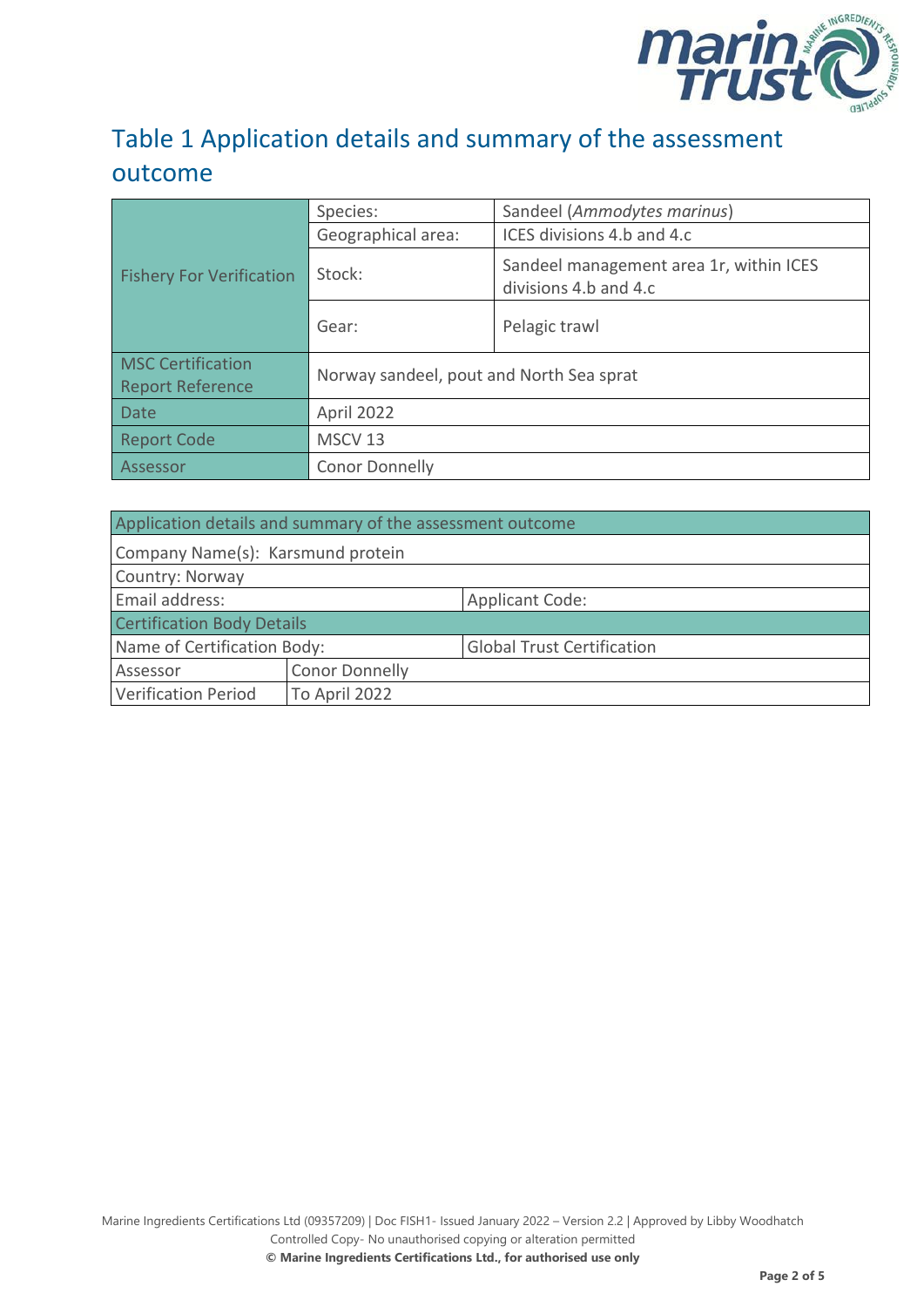### <span id="page-2-0"></span>Table 2 Summary of Results

| Verification                                                                                                                                                                                                                                                    | <b>MSC Report</b>                                                                                                                                                      | MarinTrust applicant                                                                                   | <b>Results</b> |  |
|-----------------------------------------------------------------------------------------------------------------------------------------------------------------------------------------------------------------------------------------------------------------|------------------------------------------------------------------------------------------------------------------------------------------------------------------------|--------------------------------------------------------------------------------------------------------|----------------|--|
| Scope (Species and<br>Area)                                                                                                                                                                                                                                     | Sandeel (Ammodytes<br>marinus). North Sea<br>sandeel management<br>area 1r within ICES<br>divisions 4.b and 4.c (UoC<br>$\left( \begin{matrix} 1 \end{matrix} \right)$ | Sandeel (Ammodytes<br>marinus). Sandeel<br>management area 1r,<br>within ICES divisions 4.b<br>and 4.c | Scope matches  |  |
| Stock                                                                                                                                                                                                                                                           | North Sea sandeel                                                                                                                                                      | Sandeel management<br>area 1r, within ICES<br>divisions 4.b and 4.c                                    | Scope matches  |  |
| Vessel list                                                                                                                                                                                                                                                     | Norwegian vessels                                                                                                                                                      | Norwegian fleet                                                                                        | Scope matches  |  |
| Determination                                                                                                                                                                                                                                                   |                                                                                                                                                                        |                                                                                                        |                |  |
| The applicant is sourcing from an MSC fishery and the scope of the clients application with<br>regard this species/stock and the MSC UoA matches. Accordingly, the stock is automatically<br>APPROVED in line with section 1.2 of the MarinTrust Standard v2.0. |                                                                                                                                                                        |                                                                                                        |                |  |

Notes for On-site Auditor

NA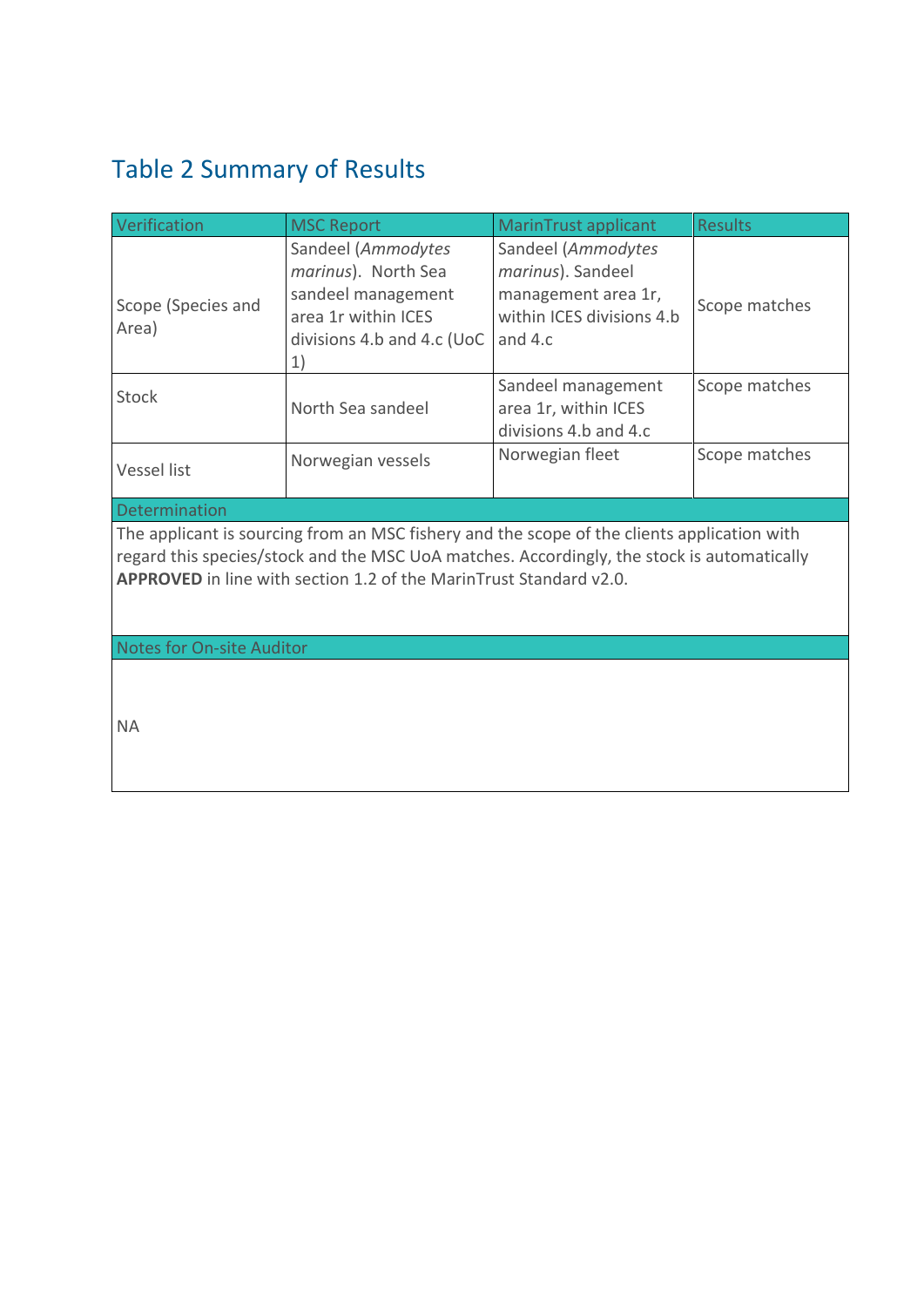

#### Assessor Guidance

#### **HOW TO COMPLETE THIS VERIFICATION REPORT**

The process for completing the template for MSC Verification is as follows:

- 1. Compare the scopes of the MSC certification and the MarinTrust applicant fishery. Use **T[ABLE](#page-3-0) 3**. definitions to complete Results section.
- 2. Reach a final approval recommendation. After completing Scope **T[ABLE](#page-3-0) 3** the assessment team will be able to provide a final decision on approval. Results shown in **T[ABLE](#page-2-0) 2**.

#### <span id="page-3-0"></span>Table 3 Scope definitions according to standards

| <b>Definition</b>                 | <b>MSC Unit of</b><br>Certification<br><b>Definition</b><br>(V1.3) | <b>MSC Unit of Certification Definition</b><br>(MSC Fisheries Certification<br>Requirements v 2.0)                                                                                                  | <b>MARINTRUST Unit of</b><br><b>Approval definition</b>                                                                                                                                            | Scope<br>comparison     |
|-----------------------------------|--------------------------------------------------------------------|-----------------------------------------------------------------------------------------------------------------------------------------------------------------------------------------------------|----------------------------------------------------------------------------------------------------------------------------------------------------------------------------------------------------|-------------------------|
| <b>Target</b><br><b>Species</b>   | The target<br>species                                              | The target species                                                                                                                                                                                  | Intended species<br>which is sought after<br>and the focus of<br>fishing effort                                                                                                                    |                         |
| <b>Results</b>                    | <b>NA</b>                                                          | <b>Sandeel (Ammodytes marinus)</b>                                                                                                                                                                  | <b>Sandeel (Ammodytes</b><br>marinus)                                                                                                                                                              | <b>Scope</b><br>matches |
| <b>Stock</b><br><b>Definition</b> | The target<br>stock (s)                                            | A description of the biological unit<br>stock exploited by the fishery, as<br>commonly used in management and<br>assessment reports (e.g. North Sea<br>spring spawning herring).                    | Subpopulation of<br>species which is self-<br>sustaining within a<br>distinct area, as<br>commonly used in<br>management and<br>assessment reports<br>(e.g. North Sea spring<br>spawning herring). |                         |
| <b>Results</b>                    | <b>NA</b>                                                          | North Sea sandeel management area<br>1r within ICES divisions 4.b and 4.c<br>(UoC 1)                                                                                                                | <b>Sandeel</b><br>management area<br>1r, within ICES<br>divisions 4.b and 4.c                                                                                                                      | Scope<br>matches        |
| Geographic<br>Area                |                                                                    | A description of the geographic area<br>within which the fishery is undertaken.<br>This may be only a part or the entire<br>stock unit included under stock name.<br>FAO and ICES definitions used. | Area of the sea<br>designated by the<br>FAO and ICES                                                                                                                                               |                         |

Marine Ingredients Certifications Ltd (09357209) | Doc FISH1- Issued January 2022 – Version 2.2 | Approved by Libby Woodhatch Controlled Copy- No unauthorised copying or alteration permitted